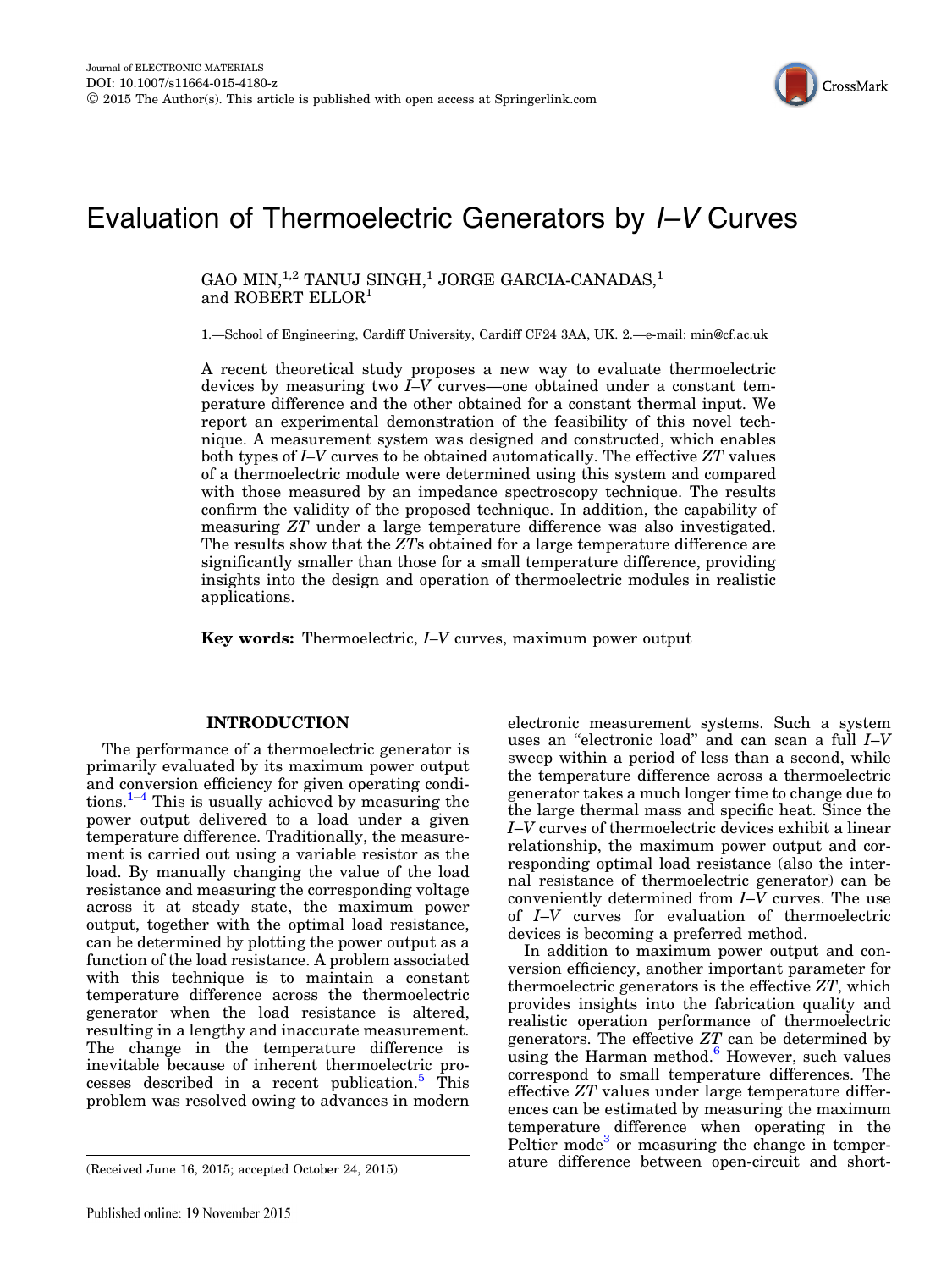<span id="page-1-0"></span>circuit when operating in the Seebeck mode.<sup>[7](#page-4-0)</sup> In this paper, we report a new method to determine the effective ZT of thermoelectric generators based on I–V curves. This method stems from a study of using I–V curves to determine the maximum power output of a thermoelectric generator. It was observed that the slopes of I–V curves are different when the scan rate is varied significantly. A theo-retical work<sup>[8](#page-4-0)</sup> in an attempt to explain this observation has led to a proposal of a new method for characterisation of thermoelectric materials and devices based on two I–V curves—one obtained for a constant temperature difference and the other obtained for a constant thermal input. This work focuses on the experimental validation of the proposed technique using a thermoelectric module. The effective ZT is obtained from I–V curves based on the principle reported in $8$  and compared with the values obtained using an impedance spectroscopy technique. $9-11$  A unique capability of this technique for measuring  $ZT$  under a large temperature difference is demonstrated by comparison with the ZT obtained under a small temperature difference for the same mean temperatures.

# PRINCIPLE OF MEASUREMENT

Figure 1 shows a schematic diagram for measuring the I–V of a thermoelectric module. It has been shown<sup>[8](#page-4-0)</sup> that, for a thermoelectric module operating under a constant temperature difference,  $\Delta T_0$ , the voltage and current relationship of the module can be expressed as,

$$
V = 2\alpha N \Delta T_0 - R_i I \tag{1}
$$

where,  $V$  is the voltage across the load resistance,  $I$ the current flow through the circuit,  $\alpha$  the Seebeck coefficient of thermoelectric materials, N, the number of thermocouples in a module,  $R_i$  the internal resistance of the module and  $\Delta T_0$  the temperature difference across the module.

When the thermoelectric module is operated under a given thermal input with the initial temperature difference being  $\Delta T_0$  at open circuit condition, the voltage and current relationship is given  $by<sup>8</sup>$  $by<sup>8</sup>$  $by<sup>8</sup>$ :

$$
V = \frac{2\alpha N\Delta T_o}{1 + ZT_M} - R_i I \tag{2}
$$

where, Z is the thermoelectric figure-of-merit and  $T_M$  is a parameter related to the hot side temperature,  $T_{\rm H}$ , and the cold side temperature,  $T_{\rm C}$ , by<sup>[8](#page-4-0)</sup>:

$$
T_{\rm M} = \frac{(1+2s)T_{\rm H} + T_{\rm C}}{2(1+s)^2} \tag{3}
$$

where,  $s = R_{\rm L}/R_{\rm i}$  is the ratio of the load resistance to the internal resistance. Clearly, an I–V curve described by Eq. 1 can be obtained by performing a fast scan, whilst an I–V curve described by Eq. 2 can be obtained by performing a very slow scan. It has been shown theoretically<sup>[8](#page-4-0)</sup> that the short circuit current for a thermoelectric module operating under a constant temperature difference,  $I_{\Delta}$ , can be determined by the intercept with the current axis from the I–V curve of Eq. 1. The short-circuit current for a thermoelectric module operating with a given thermal input,  $I_{Q}$ , can be determined by the intercept with the current axis from the I–V curve of Eq. 2. Consequently, the effective  $ZT$  of thermoelec-tric modules can be calculated using<sup>[8](#page-4-0)</sup>:

$$
Z\overline{T} = \frac{I_{\Delta}}{I_{\rm Q}} - 1\tag{4}
$$

In addition, the maximum power output and conversion efficiency of a thermoelectric module operating for a given thermal input can be calculated  $using<sup>8</sup>$  $using<sup>8</sup>$  $using<sup>8</sup>$ :

$$
P_{\text{max}} = \frac{1}{4} I_{\text{Q}} \cdot V_{\text{o}} \tag{5}
$$

$$
\eta = \frac{1}{4} \frac{\Delta T_o}{\overline{T}} \left( 1 - \frac{I_Q}{I_\Delta} \right) \tag{6}
$$

Equations 5 and 6 provide a convenient method to characterize the performance of thermoelectric modules operating under a given thermal input. Currently, there is no clearly defined measurement technique for evaluation of thermoelectric modules under a given thermal input. This method has potential to provide a standard evaluation technique in this aspect.

## EXPERIMENTAL SETUP

Figure [2a](#page-2-0) shows a schematic diagram of the measurement system, where the thermoelectric module is sandwiched between a heater and a cooling plate. To ensure minimum heat loss from the heater to the surrounding atmosphere, a heater that has the same area as that of the module is employed. The sandwiched part is placed in a vacuum chamber and covered with a heat shield to



Fig. 1. Schematic diagram for measuring  $I-V$  of thermoelectric module.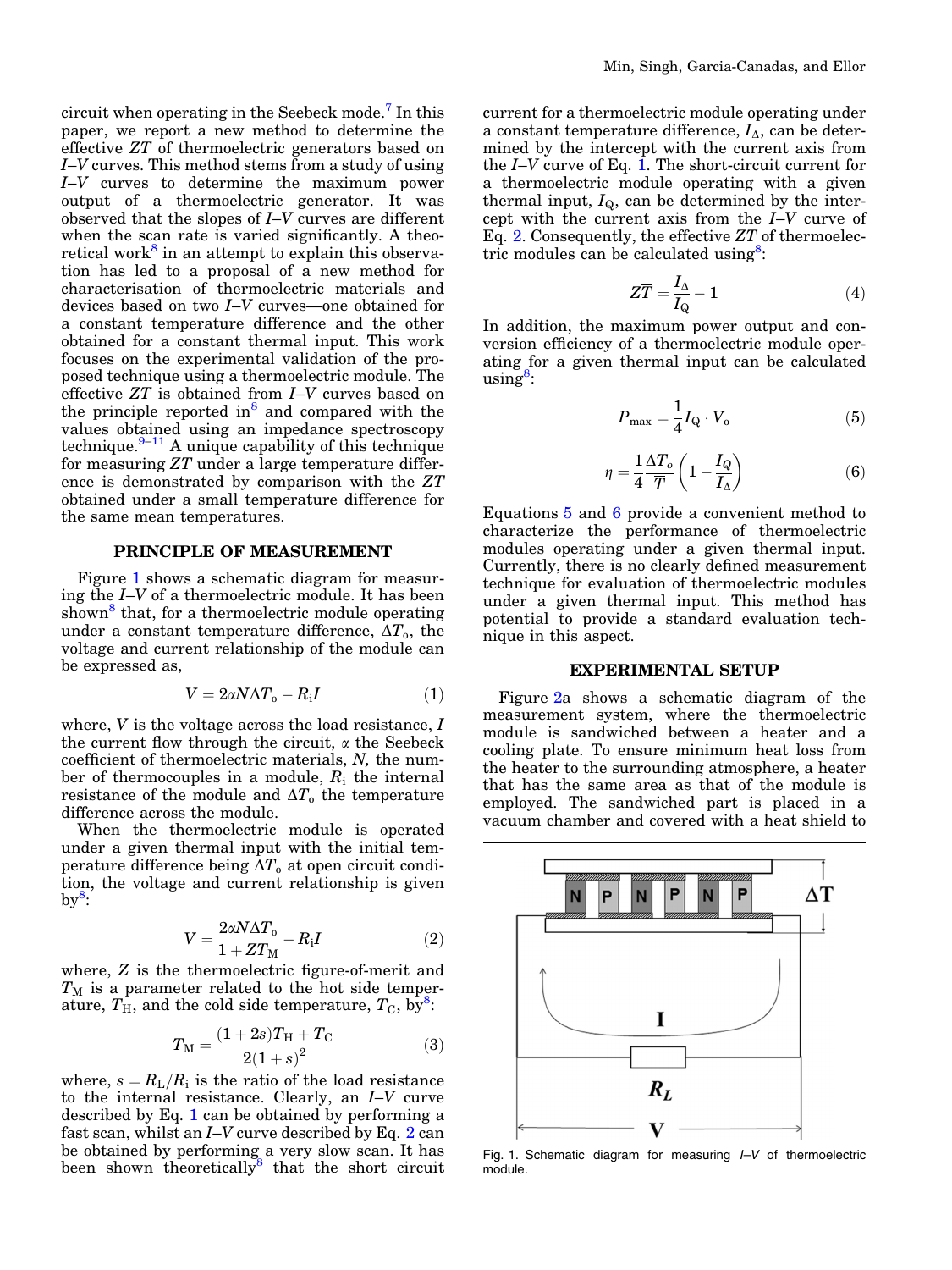<span id="page-2-0"></span>minimise the heat losses due to convection and radiation, respectively. Measurements can be performed in vacuum or inert atmosphere, which enables high temperature characterisation up to 900 K. Figure 2b shows a photograph of the vacuum chamber of the system.

An important piece of equipment for satisfying the key requirements of the principle of measurement is essentially a potentiostat (Autolab PGSTAT302N) supplied by Metrohm Autolab, which can be directly connected to the outputs of a thermoelectric module and obtain a full I–V curves at a controllable scan rate in a range of seconds to hours. This is the key to enable the I–V measurement to be performed at constant temperature difference or constant thermal input. Since a thermoelectric module usually has a large thermal mass, the change in its hot side temperature lags significantly behind the action when the module switches from open-circuit to closed-circuit. It usually takes a few seconds before a reduction in temperature difference can be observed. Consequently, a fast scan (typically  $<$ 1 s) will provide an I–V trace, which corresponds to a constant temperature difference. On the other hand, the equipment can be programmed to take the I–V data after a relatively long period (typically 1–2 h in our experiment) once the module is changed to a new setvalue of load resistance while keeping the input heat power constant. This corresponds to the measurement for a constant thermal input.



diagram; (b) the vacuum chamber.

In addition, the same Autolab system can provide a.c. excitation at a wide range of frequencies to a thermoelectric module. Under such an operating condition, a different technique (i.e. the impedance spectroscopy) can be employed to determine the ZT values. $9-11$  In this work, we use the data from the impedance spectroscopy technique as a reference to validate the proposed technique. The impedance measurements were performed in a separate vacuum setup specifically designed for thermoelectric characterisation. A band heater with a diameter of 60 mm and a height of 65 mm was mounted inside the vacuum chamber. The thermoelectric module was lowered into the central region of the band heater and suspended from the top by its electrical leads. The band heater provides the ambient temperatures for the thermoelectric module through thermal radiation. The impedance measurements were carried out using an a.c. input current of 20 mA and frequencies of 0.01 Hz to 10 kHz.

### RESULTS AND DISCUSSIONS

The thermoelectric module employed for this experiment was obtained from a commercial module manufacturer. It has 127 thermocouples and a surface area of 40 mm  $\times$  40 mm. The module was mounted in the measurement chamber as shown in Fig. 2 with a vacuum pressure of about  $10^{-5}$  Torr. At open circuit, a temperature difference of 20 K was initially established across the thermoelectric module. An I–V curve was obtained with a fast scan rate of about 0.5 V/s using the Autolab system, and then another I–V curve was obtained by taking data at a slow rate so that the voltage is measured only when the thermoelectric module has reached a steady state after changing the load resistance. Figure  $3$  shows the  $I-V$  curves obtained for a constant temperature difference (solid circles) and that for a constant thermal input (solid squares). It can be seen that the experimental data confirms the linear relationships for both operating conditions with the small slope for the case when operating under a constant thermal input. Furthermore, the intercepts can be determined from the I–V curves, which give  $I_\Delta = 0.36$ A and  $I_Q = 0.21$ A, respectively. Using Eq. [4,](#page-1-0) the effective ZT of thermoelectric module is 0.71. It can be seen below that this is in a good agreement with the value obtained from the impedance spectroscopy technique, providing experimental verification of the proposed technique.

Figure [4](#page-3-0) shows the corresponding power output of the thermoelectric module under a constant temperature difference and a constant thermal input, respectively. It can be seen that the maximum power output obtained under a constant temperature difference is much larger than that obtained under a constant thermal input. This is because the input thermal power to the module was increased with decreasing the load resistance in order to Fig. 2. Thermoelectric I–V measurement system. (a) a schematic with decreasing the Ioad resistance in order to<br>diagram: (b) the vacuum chamber. (b) the other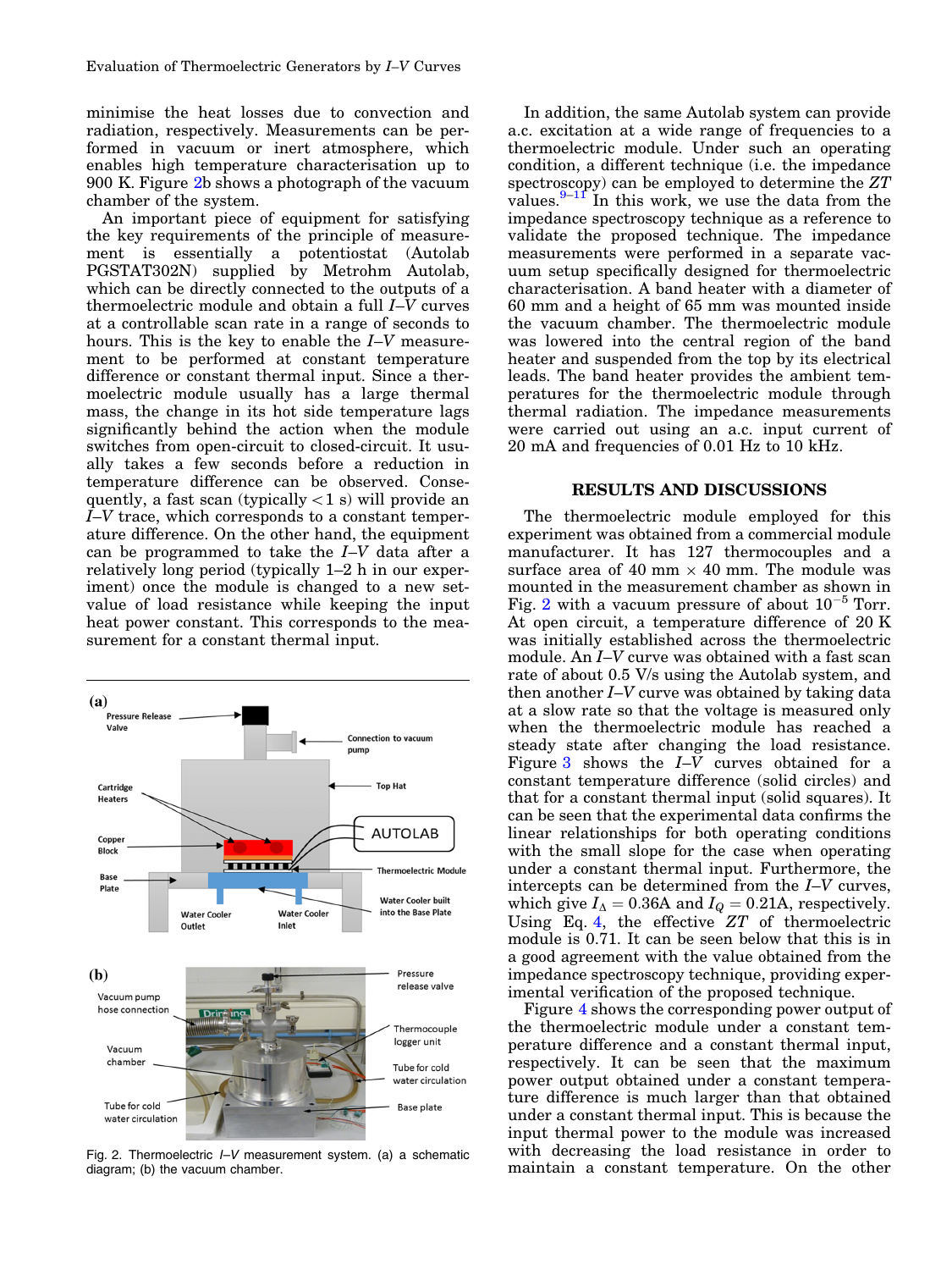<span id="page-3-0"></span>

Fig. 3.  $\mu$ V curves obtained under a constant temperature difference (solid circles) and under a constant thermal input (solid squares), respectively.

hand, the temperature difference across the module will decrease with decreasing load resistance when the thermal input power is maintained constant. Furthermore, it can be seen that the optimal load resistance for operation under a constant temperature difference is very similar to the internal resistance (so-called matched resistance as expected). However, when thermal input power is maintained, the optimal load resistance for obtaining maximum power output is achieved at a larger resistance value  $(\sim 1.8 \ R_i)$ . This is a result of the trade-off between approaching the matched load for maximum power output and increasing the load resistance to obtain a larger temperature difference across the thermoelectric module. Clearly, this result demonstrates that obtaining the optimal condition for maximum power output differs significantly depending on whether the module is operated in the constant temperature difference or the constant thermal input regime. This technique (obtaining the  $I-V$ curve with a slow rate) provides an effective and convenient approach to determine the maximum power output and corresponding optimal load resistance. Clearly, the measurement accuracy depends strongly on the ability to maintain a constant thermal input during the slow scan. It is estimated that the measures employed to minimise the heat losses described in the previous section are sufficient to ensure the thermal input power is maintained constant within 5% over the temperature ranges investigated. However, the error could increase if the temperature difference is much larger. In this case, a more sophisticated control and monitor system is needed.

A further experiment was carried out to demonstrate the capability of determining ZT under any temperature difference. As discussed in, $6$  the thermoelectric figure-of-merit determined using the conventional technique is for a relatively small



Fig. 4. Power outputs of the thermoelectric module as a function of the load resistance. The solid circles represent the power output obtained under a constant temperature difference (20 K) and the solid squares represent that obtained under a constant thermal input.

temperature difference (10 K–20 K), whilst most thermoelectric generators are usually operated under a much larger temperature difference  $(>50 \text{ K})$ . Determination of ZT under a large temperature difference provides useful insights into the realistic performance of thermoelectric generators (when operating under large temperature differences) and has the potential to detect the contributions of mechanisms, which are only significant under large temperature differences, such as the Thomson effect. Figure [5](#page-4-0) shows the three sets of  $ZT$ values as a function of the mean temperature  $([T<sub>H</sub> + T<sub>C</sub>]/2)$ , which were measured (1) by impedance spectroscopy in suspended conditions in vacuum, (2) by *I–V* curves with  $\Delta T$  maintained around 10 K, and (3) by  $I-V$  curves with increased  $\Delta T$  up to 75 K. ZT measurement by impedance spectroscopy is in fact an improved Harman method. The temperature difference across the thermoelectric module is usually less than 1 K and does not require thermal contacts, so it is expected that the ZT obtained should be slightly larger than from the I–V technique, which involves formation of thermal contacts. Nevertheless, it can be seen that the results obtained from the I–V technique under a small temperature difference are in good agreement with those obtained by impedance spectroscopy. This result demonstrates the validity of the proposed technique. Furthermore, it can be seen that the effective ZT obtained under a large temperature difference for a given mean temperature is significantly smaller than that obtained under a small temperature difference, indicating that the real performance of the thermoelectric module will be much poorer than what is predicted from ZT values under a small  $\Delta T$  measurements. This result demonstrates the value of the ZT measurement under a large temperature difference.